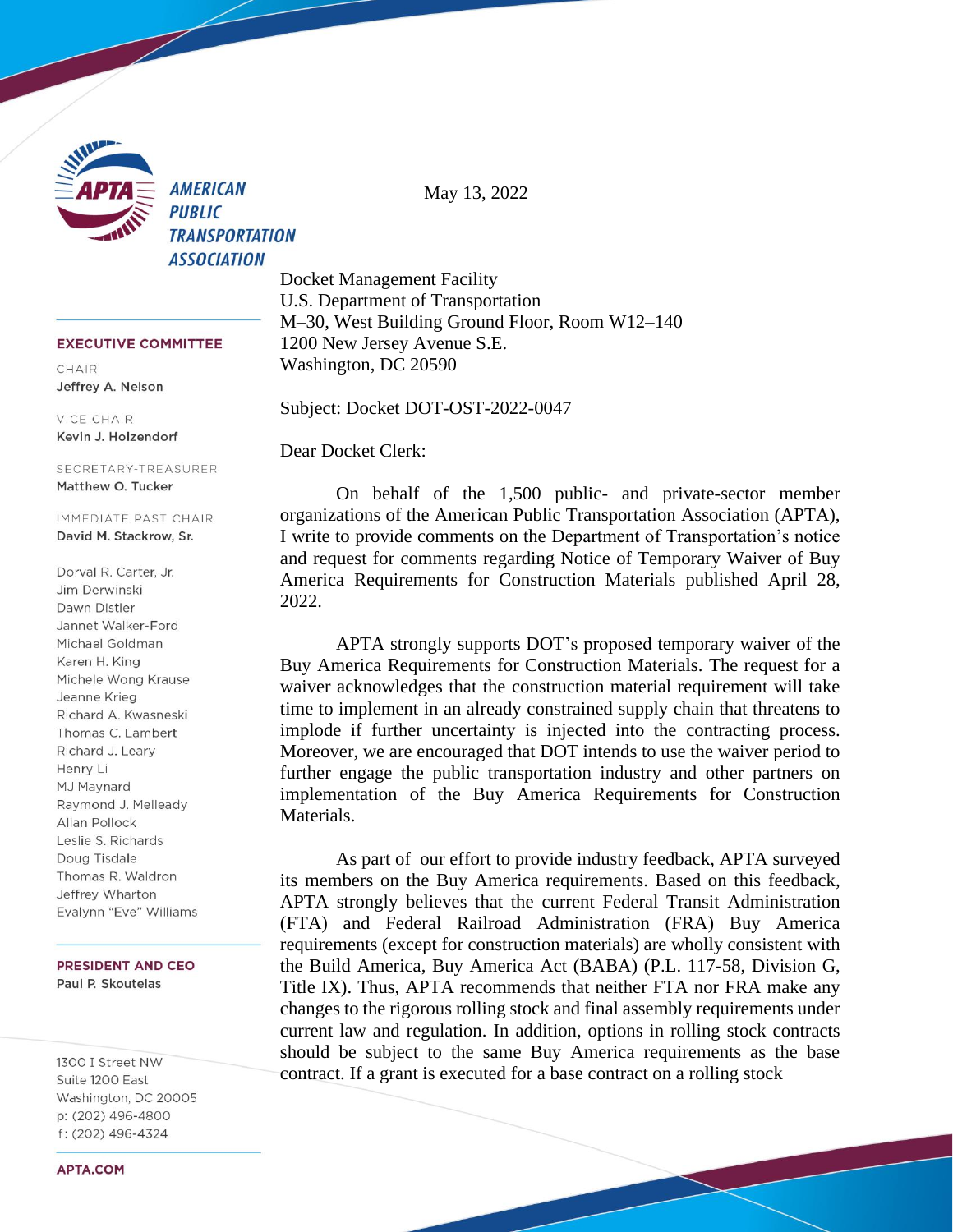Docket Clerk Subject: Docket DOT-OST-2022-0047 May 13, 2022 Page 2

procurement before May 14, 2022, all options associated with the base contract should be subject to the base contract's requirements, even if the options are funded by a grant executed on or after May 14.

In addition, we provide feedback from some of our members who made the following recommendations:

- Given that the Office of Management and Budget (OMB) Guidance allows for several new types of general applicability waivers within the public interest category, DOT should consider the creation of the following general applicability public interest waivers:
	- o De Minimis: Establish a threshold of five percent of project costs up to a maximum of \$1 million. A De Minimis wavier would avoid potential delays to contract awards and job creation that might occur if grantees are required to obtain individual or unexpected Buy America waivers for minor components of large projects.
	- o Minor Components: Consistent with the OMB guidance that allows federal agencies to issue general applicability waivers for minor components, issue a public interest waiver for non-domestically produced miscellaneous minor components comprising no more than five percent of the total material cost of an otherwise domestically produced iron and steel product. Such a waiver at the limits allowed by the OMB Guidance could create more U.S. jobs.
	- o Adjustment Period: Issue a four-year public interest waiver to provide agencies sufficient time to transition to new rules and processes established under OMB's Guidance. This transition period will enable both public transit agencies and relevant industries to transition to the new Buy America rules and comply with any new regulations while avoiding project delays.
- With regard to the Construction Materials requirement, the OMB Guidance requires that "agencies should consider 'all manufacturing processes' for construction materials to include at least the final manufacturing process and the immediately preceding manufacturing stage for the construction material." DOT should not consider the origin of raw materials when defining the requirements for construction materials. Our members would appreciate clear guidance on what constitutes "the final manufacturing process and immediately preceding manufacturing stage" and a member urges DOT to include the following for each construction material:
	- o Drywall: Require manufacturing of drywall to occur in the U.S. but allow the gypsum raw material to be imported.
	- o Lumber: Require the sawing, milling, and final manufacturing of the lumber to occur in the U.S. but allow the logs to be imported.